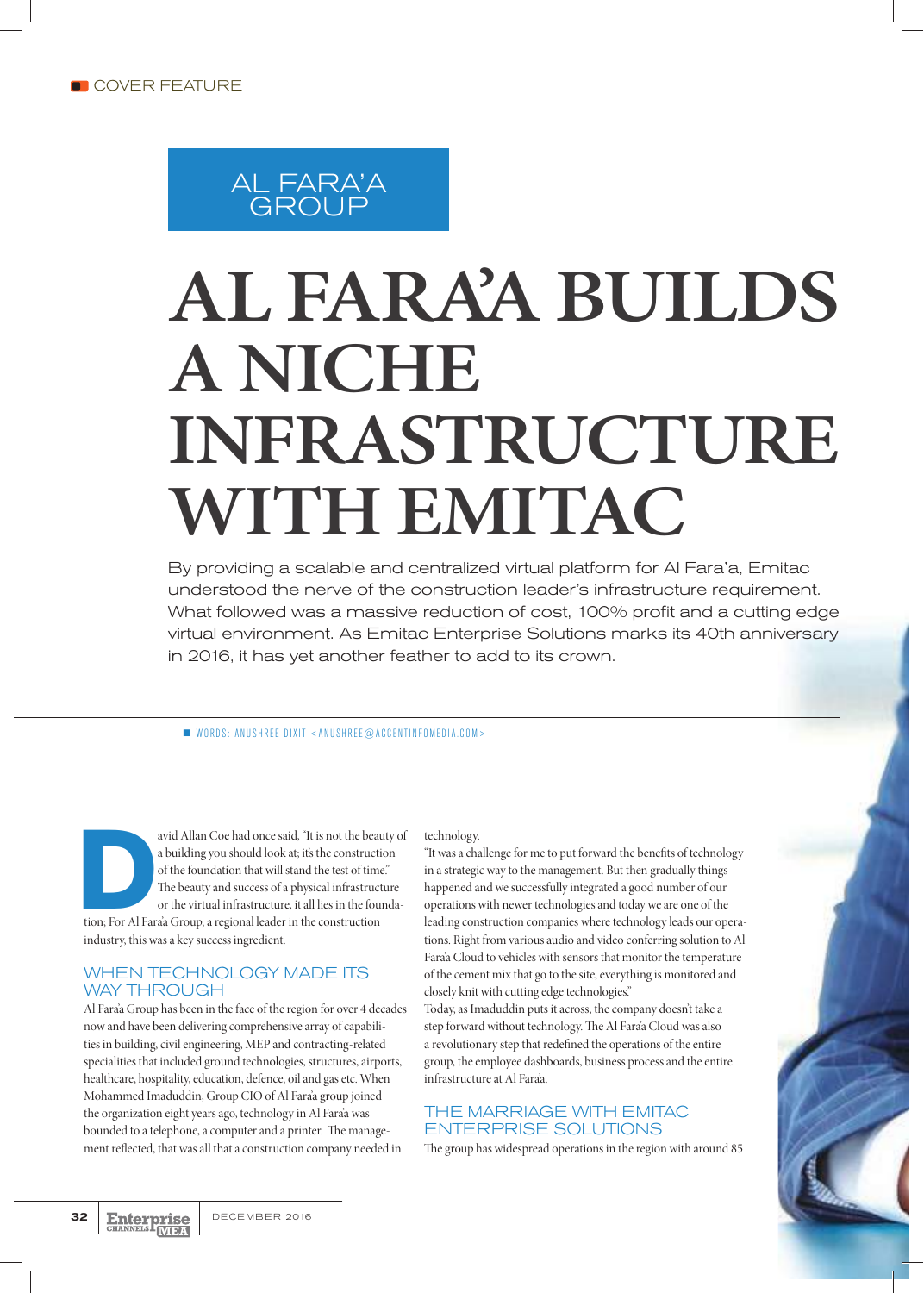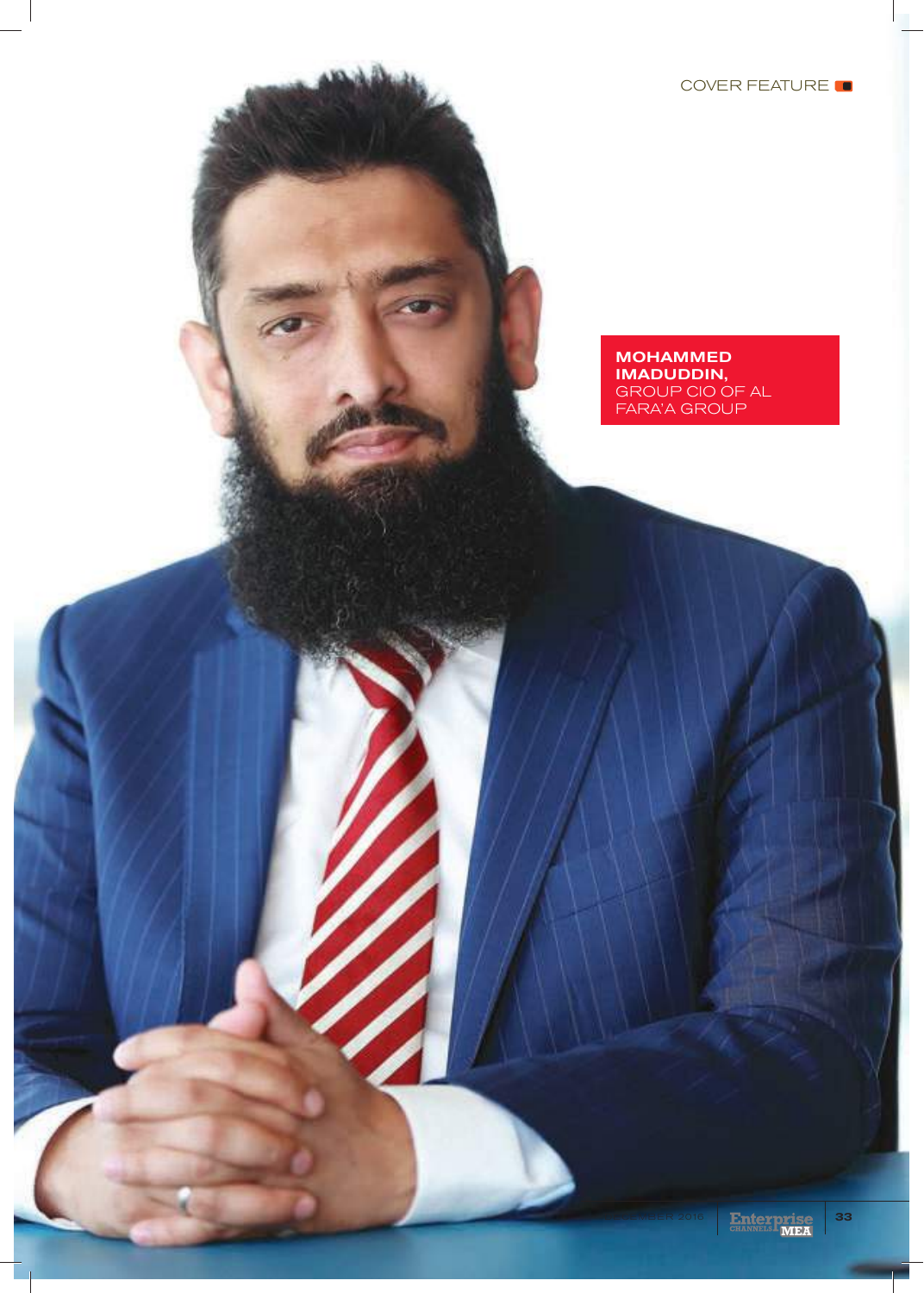*"Principles, Transparancy and Ethics are the greatest attributes that sets Emitac Enterprise Solutions a class apart from the other SIs. "*

> offices. The need arose for a centralized platform to manage the offices and the business process. "Construction industry is the most unorganized sector in the whole industry, not because of the people, but because of a lot of uncertainties that cling on to the daily operations. Right from managing the work hours and productivity of the labors to monitoring the construction vehicles that operate on ground, we needed a platform that could centralize all these operations and at the same time save our time and money. Our search ended with Emitac Enterprise Solutions." Imaduddin adds, "This was 3-4 years back. At that time all our servers were decentralized. Though all had backups there wasn't a proper system. The Emitac Team and Al Fara'a brainstormed for a month on the design structure and finally came up with the concept of a centralized data center. People have been talking about cloud recently, but at Al Fara'a we had implemented it long back.We planned to build the Al Fara'a cloud where everything was synced in one platform. We brought the required hardware from Emitac and we built our data center. We brought a space in Etisalat. After building this data center set up, we virtualized all the servers into one centralized and unified platform with three to four racks. So all the companies across the region came under one system…all the ERPs, file sharing, dashboard etc. were synchronized into one single platform. That step was a big game changer for Al Fara'a and we had major cost saving."

#### MODERN INFRASTRUC-TURE REVISED WITH **EMITAC**

Times changed, old technologies made way for new ones and hardware made way for virtual platforms. Al Fara'a too recognized the need for an infrastructure overhaul.

Server and storage infrastructure was required to support growth and the changing new business requirement. Each server hosted an application

**MEA**